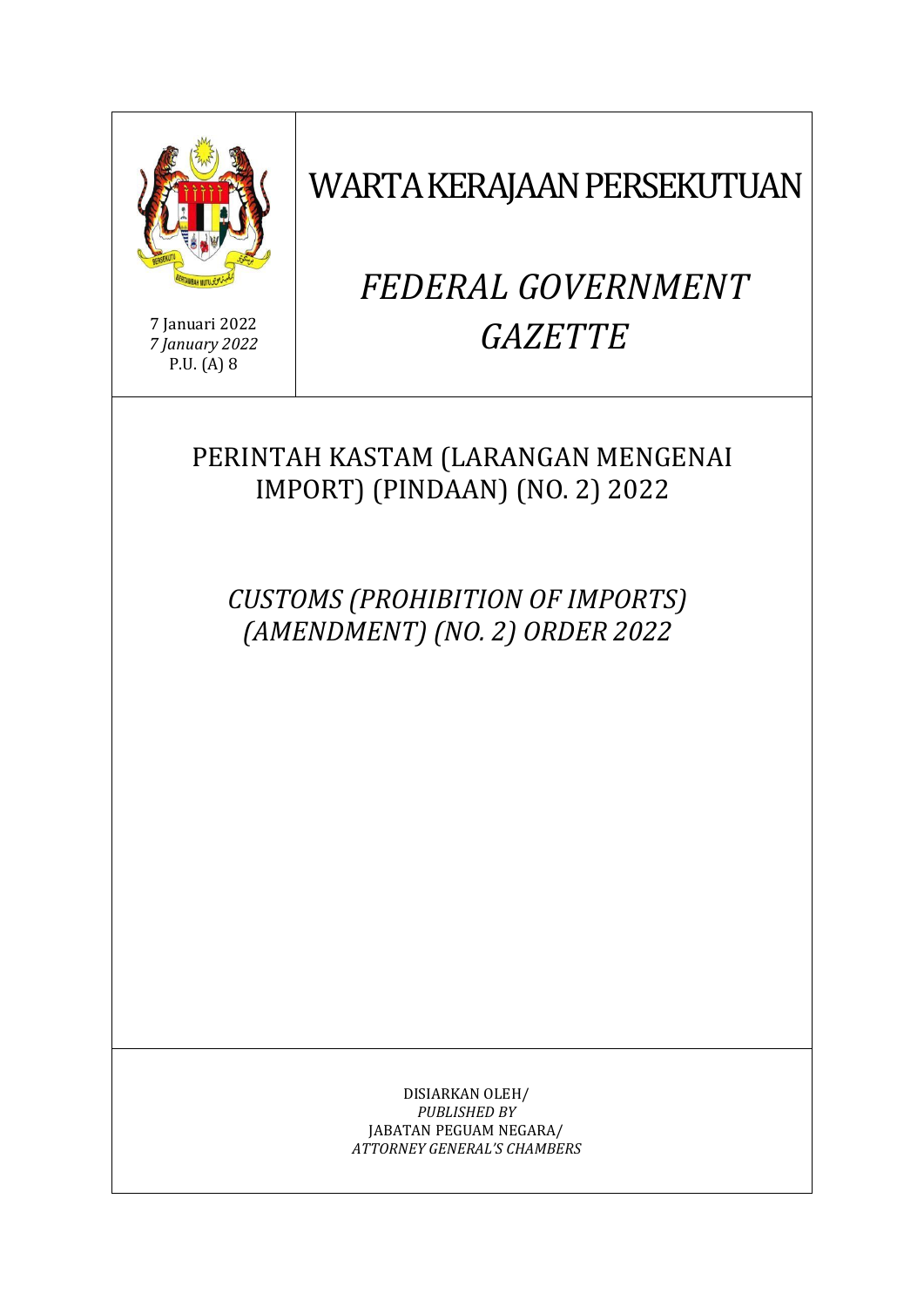#### AKTA KASTAM 1967

#### PERINTAH KASTAM (LARANGAN MENGENAI IMPORT) (PINDAAN) (NO. 2) 2022

PADA menjalankan kuasa yang diberikan oleh subseksyen 31(1) Akta Kastam 1967 [*Akta 235*], Menteri membuat perintah yang berikut:

#### **Nama dan permulaan kuat kuasa**

1. (1) Perintah ini bolehlah dinamakan **Perintah Kastam (Larangan Mengenai Import) (Pindaan) (No. 2) 2022**.

(2) Perintah ini mula berkuat kuasa pada 10 Januari 2022.

#### **Pindaan Jadual Pertama**

2. Perintah Kastam (Larangan Mengenai Import) 2017 [*P.U. (A) 103/2017*], yang disebut "Perintah ibu" dalam Perintah ini, dipinda dalam Jadual Pertama, dengan memasukkan, selepas butiran 15 dan butir-butir yang berhubungan dengannya, butiran yang berikut:

| (1)      | (2)                                                    | (3)             |
|----------|--------------------------------------------------------|-----------------|
| Item No. | Description of Goods                                   | Country         |
| "16.     | Mixed waste and scrap of miscellaneous paper or        | All countries". |
|          | paperboard (i.e different quality or mixed waste paper |                 |
|          | composition and scheduled waste or mixed office        |                 |
|          | waste of miscellaneous paper, does not contain ground  |                 |
|          | wood pulp miscellaneous paper, mix corrugated and      |                 |
|          | non-corrugated).                                       |                 |
|          |                                                        |                 |

### **Pindaan Jadual Ketiga**

3. Jadual Ketiga kepada Perintah ibu dipinda dalam Bahagian I, berhubung dengan subbutiran 71(3), dalam ruang (2), dengan memotong perkataan "; recovered (waste and scrap) paper or paperboard".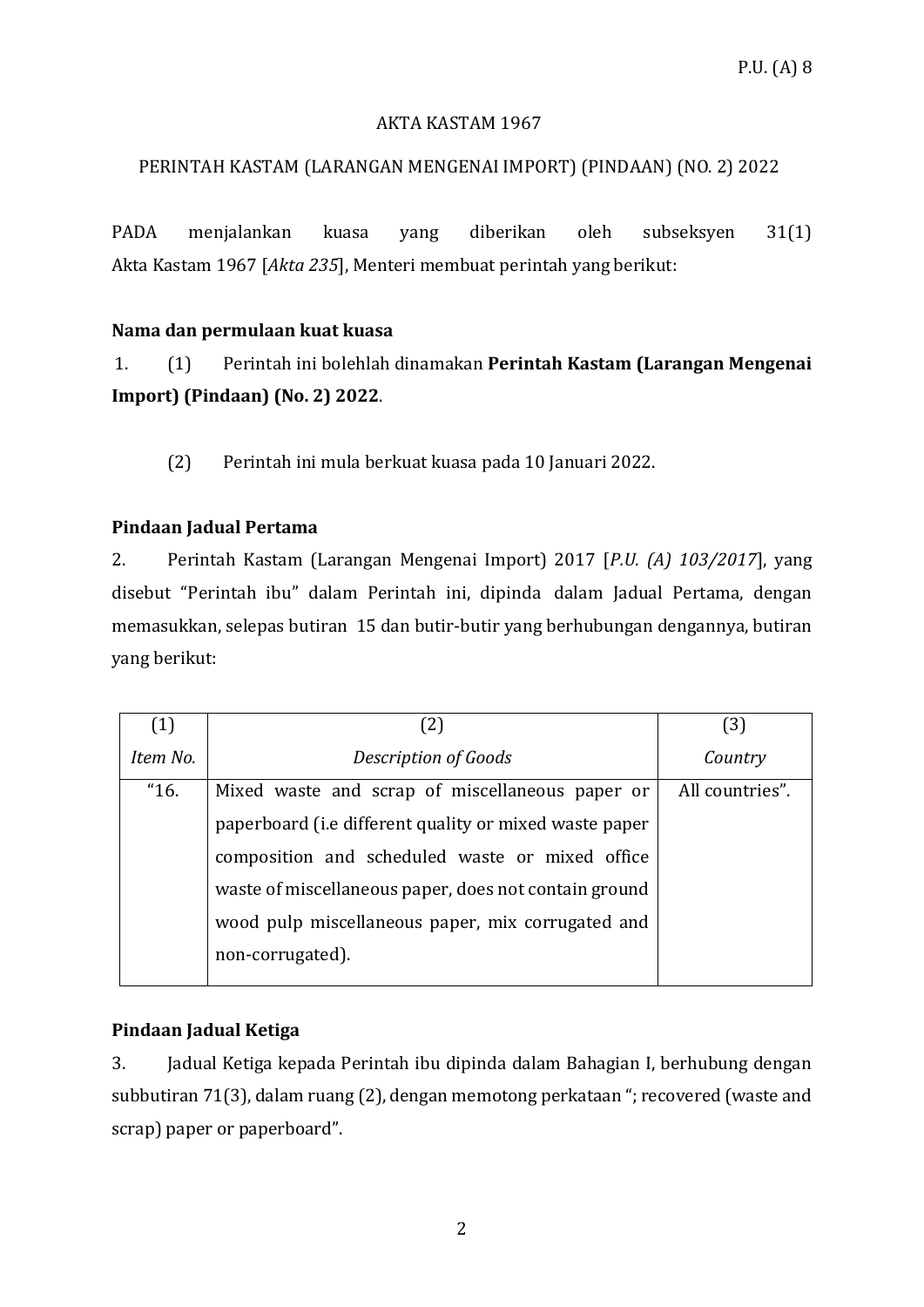## **Pindaan Jadual Keempat**

4. Jadual Keempat kepada Perintah ibu dipinda dalam Bahagian I, dengan memasukkan, selepas butiran 3 dan butir-butir yang berhubungan dengannya, butiran yang berikut:

| (1)         | (2)                         | (3)           | (4)                  | (5)                |
|-------------|-----------------------------|---------------|----------------------|--------------------|
| <b>Item</b> | Description of              | Chapter/      | Country              | Manner of          |
| No.         | Goods                       | Heading/      |                      | <b>Import</b>      |
|             |                             | Subheading    |                      |                    |
| "4.         | Recovered (waste and        |               | <b>All Countries</b> | That the import is |
|             | scrap)<br>and<br>paper      |               |                      | accompanied by a   |
|             | paperboard:                 |               |                      | Certificate<br>of  |
|             | Unbleached<br>(1)<br>kraft  | 4707.10.00 00 |                      | Approval by or on  |
|             | paper<br><sub>or</sub>      |               |                      | behalf of SIRIM    |
|             | paperboard<br>or            |               |                      | Berhad as defined  |
|             | corrugated<br>paper         |               |                      | under<br>the       |
|             | or paperboard               |               |                      | Guidelines<br>for  |
|             |                             |               |                      | Importation<br>and |
|             | (2)<br>Other<br>paper<br>or | 4707.20.00 00 |                      | Inspection<br>of   |
|             | paperboard<br>made          |               |                      | Waste Paper.       |
|             | mainly of bleached          |               |                      |                    |
|             | chemical pulp, not          |               |                      |                    |
|             | coloured<br>the<br>in       |               |                      |                    |
|             | mass                        |               |                      |                    |
|             | (3)<br>Paper<br>or          | 4707.30.00 00 |                      |                    |
|             | paperboard<br>made          |               |                      |                    |
|             | mainly<br>of                |               |                      |                    |
|             | mechanical<br>pulp          |               |                      |                    |
|             | (for<br>example,            |               |                      |                    |
|             | newspapers,                 |               |                      |                    |
|             | journals<br>and             |               |                      |                    |
|             | similar<br>printed          |               |                      |                    |
|             | matter)                     |               |                      |                    |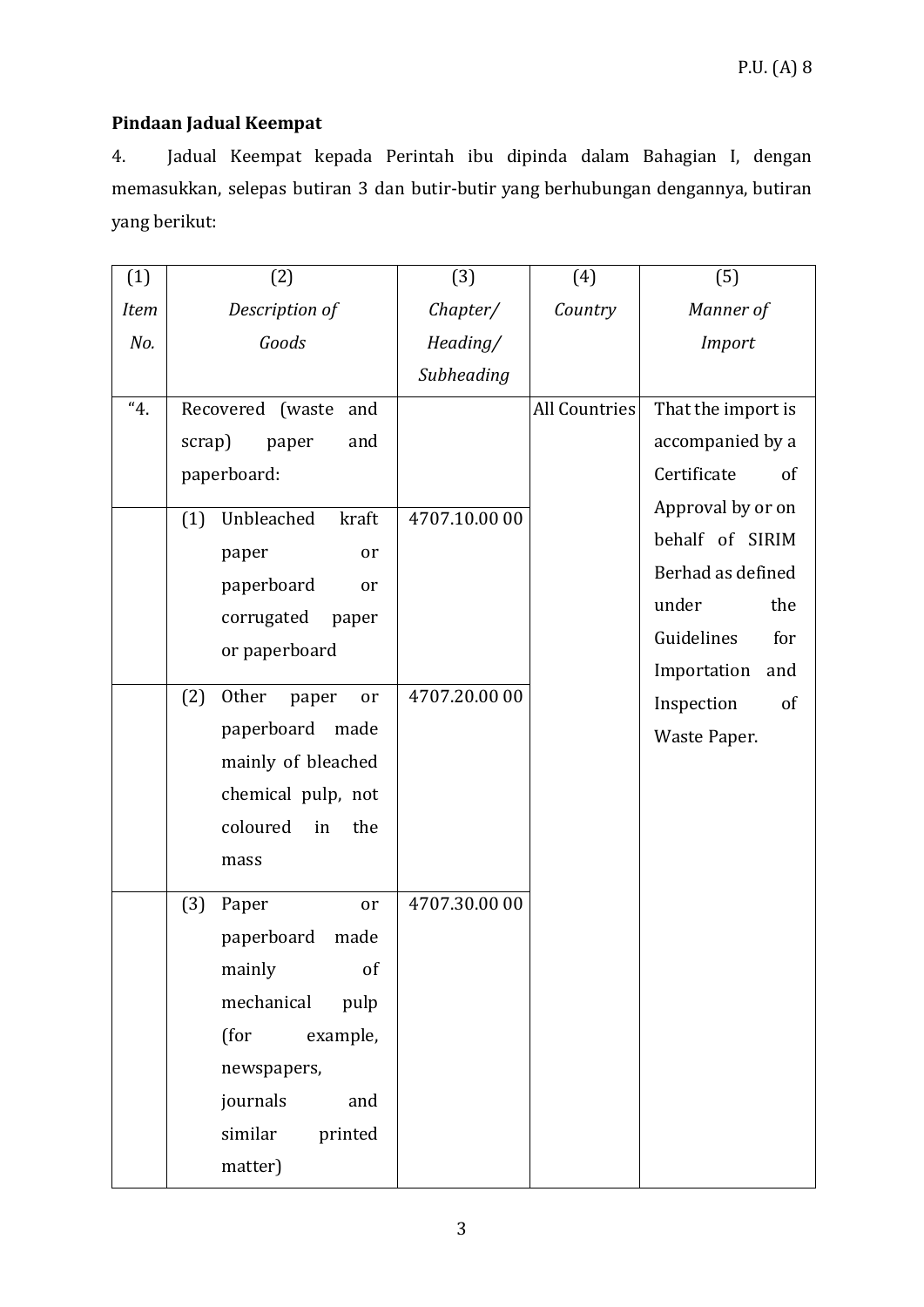| 5. |     | Waste and scrap of metal: |       | All countries | That the import is           |
|----|-----|---------------------------|-------|---------------|------------------------------|
|    | (1) | Ferrous waste and         | 72.04 |               | accompanied by a             |
|    |     | scrap; remelting          |       |               | Certificate<br><sub>of</sub> |
|    |     | scrap ingots of iron      |       |               | Approval by or on            |
|    |     | or steel.                 |       |               | behalf of SIRIM              |
|    | (2) | Copper waste and          | 74.04 |               | Berhad as defined            |
|    |     | scrap                     |       |               | the<br>under                 |
|    | (3) | Aluminium waste or        | 76.02 |               | Guidelines<br>for            |
|    |     | scrap                     |       |               | Importation<br>and           |
|    |     |                           |       |               | Inspection<br>of             |
|    |     |                           |       |               | Metal Scrap.".               |

Dibuat 4 Januari 2022 [SULIT KE.HT (96)669/15-36 Klt.19 Sk.11; MOF.TAX(S)700-2/1/16 JLD.8; PN(PU2)338C/XXX]

> DATUK SERI UTAMA TENGKU ZAFRUL BIN TENGKU ABDUL AZIZ *Menteri Kewangan*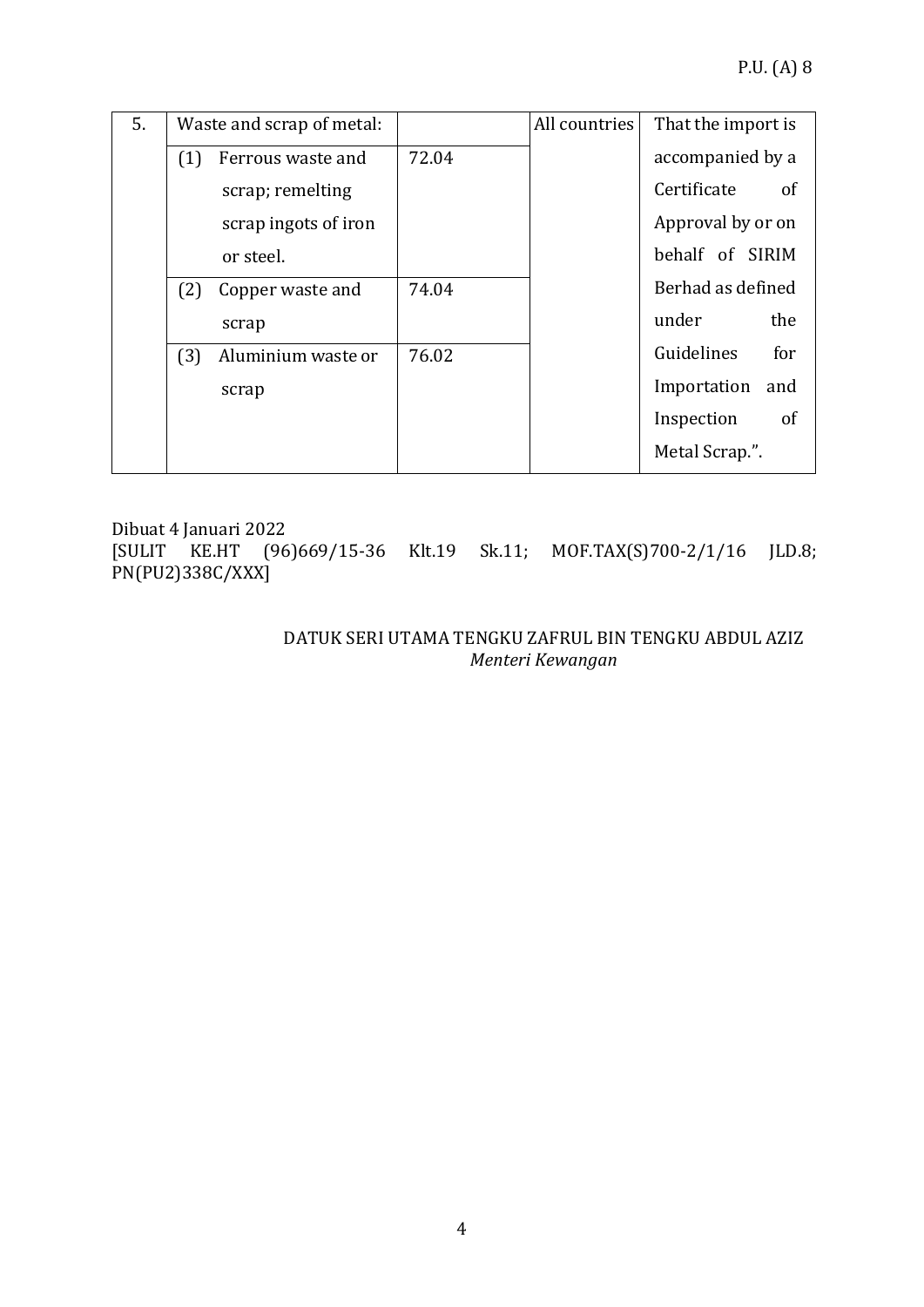#### CUSTOMS ACT 1967

## CUSTOMS (PROHIBITION OF IMPORTS) (AMENDMENT) (NO. 2) ORDER 2022

IN exercise of the powers conferred by subsection 31(1) of the Customs Act 1967 [*Act 235*], the Minister makes the following order:

## **Citation and commencement**

1. (1) This order may be cited as the **Customs (Prohibition of Imports) (Amendment) (No. 2) Order 2022**.

(2) This Order comes into operation on 10 January 2022.

## **Amendment of First Schedule**

2. The Customs (Prohibition of Imports) Order 2017 [*P.U. (A) 103/2017*], which is referred to as the "principal Order" in this Order, is amended in the First Schedule, by inserting, after item 15 and the particulars relating to it, the following item:

| (1)      | $\left( 2\right)$                                      | (3)             |  |
|----------|--------------------------------------------------------|-----------------|--|
| Item No. | Description of Goods                                   | Country         |  |
| "16.     | Mixed waste and scrap of miscellaneous paper or        | All countries". |  |
|          | paperboard (i.e different quality or mixed waste paper |                 |  |
|          | composition and scheduled waste or mixed office        |                 |  |
|          | waste of miscellaneous paper, does not contain ground  |                 |  |
|          | wood pulp miscellaneous paper, mix corrugated and      |                 |  |
|          | non-corrugated).                                       |                 |  |

## **Amendment of Third Schedule**

3. The Third Schedule to the principal Order is amended in Part I, in relation to item subitem 71(3), in column (2), by deleting the words "; recovered (waste and scrap) paper and paperboard".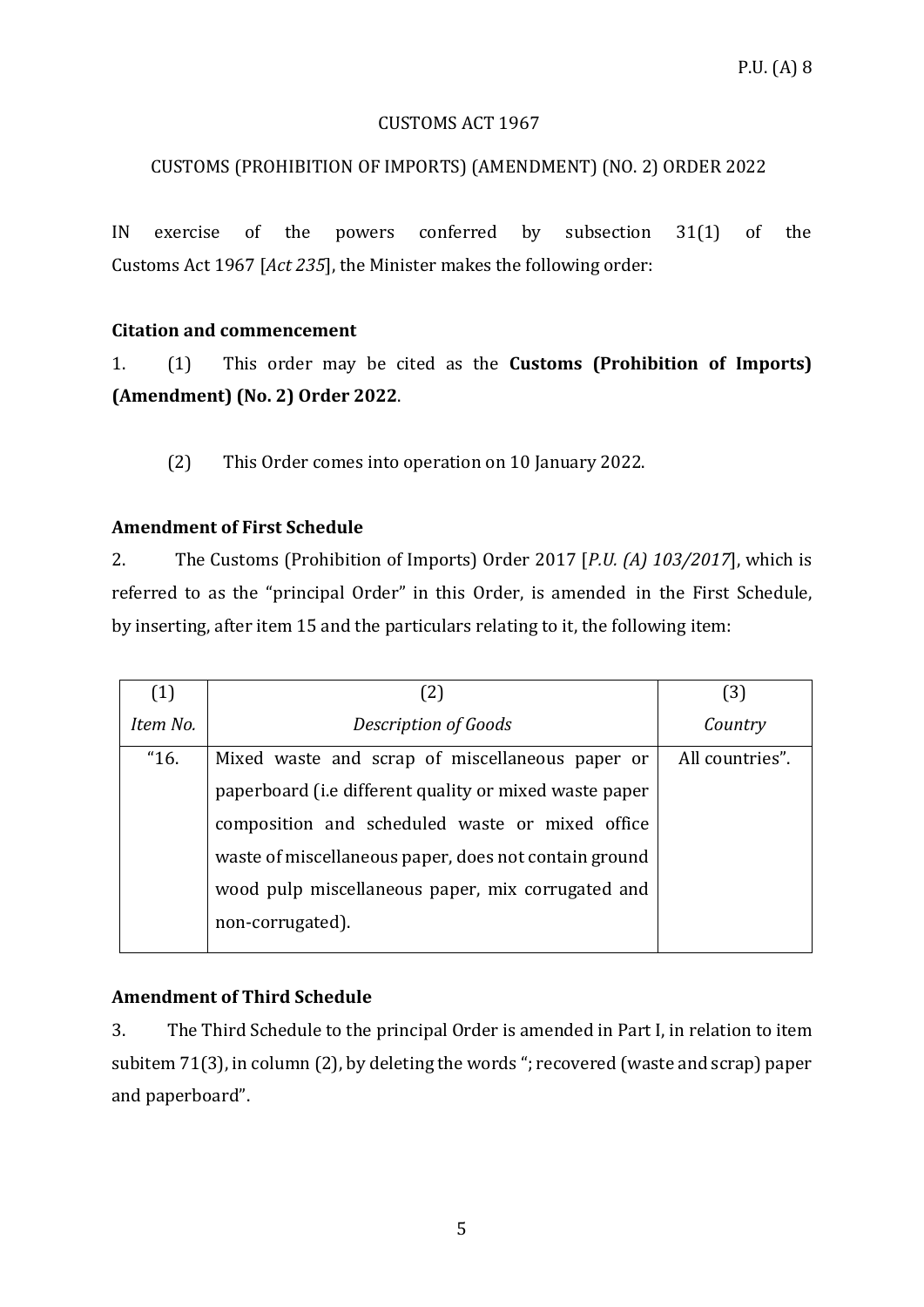## **Amendment of Fourth Schedule**

4. The Fourth Schedule to the principal Order is amended in Part I, by inserting, after item 3 and the particulars relating to it, the following items:

| (1)         | (2)                         | (3)           | (4)                  | (5)                          |
|-------------|-----------------------------|---------------|----------------------|------------------------------|
| <b>Item</b> | Description of              | Chapter/      | Country              | Manner of                    |
| No.         | Goods                       | Heading/      |                      | Import                       |
|             |                             | Subheading    |                      |                              |
| "4.         | Recovered (waste<br>and     |               | <b>All Countries</b> | That the import is           |
|             | scrap)<br>and<br>paper      |               |                      | accompanied by a             |
|             | paperboard:                 |               |                      | Certificate<br>of            |
|             | Unbleached<br>kraft<br>(1)  | 4707.10.00 00 |                      | Approval by or on            |
|             | paper<br>or                 |               |                      | behalf<br>of<br><b>SIRIM</b> |
|             | paperboard<br>or            |               |                      | Berhad as defined            |
|             | corrugated<br>paper         |               |                      | under<br>the                 |
|             | or paperboard               |               |                      | Guidelines<br>for            |
|             |                             |               |                      | Importation<br>and           |
|             | Other<br>(2)<br>paper<br>or | 4707.20.00 00 |                      | Inspection<br><sub>of</sub>  |
|             | paperboard<br>made          |               |                      | Waste Paper.                 |
|             | mainly of bleached          |               |                      |                              |
|             | chemical pulp, not          |               |                      |                              |
|             | coloured<br>the<br>in       |               |                      |                              |
|             | mass                        |               |                      |                              |
|             | (3)<br>Paper<br>or          | 4707.30.00 00 |                      |                              |
|             | paperboard<br>made          |               |                      |                              |
|             | mainly<br>of                |               |                      |                              |
|             | mechanical<br>pulp          |               |                      |                              |
|             | (for<br>example,            |               |                      |                              |
|             | newspapers,                 |               |                      |                              |
|             | journals<br>and             |               |                      |                              |
|             | similar<br>printed          |               |                      |                              |
|             | matter)                     |               |                      |                              |
|             |                             |               |                      |                              |